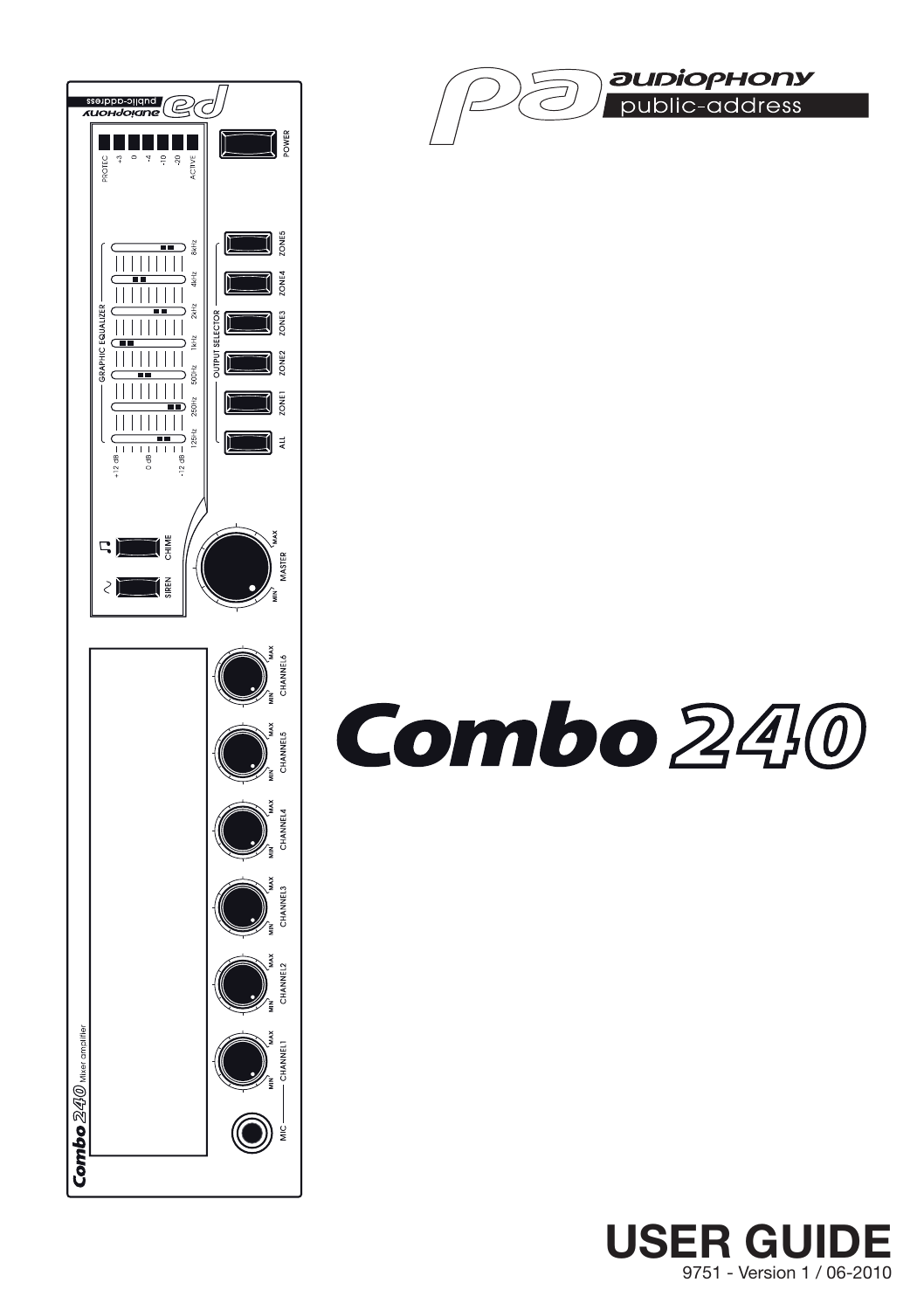# **1 - Safety information**

# **Important safety information**



This unit is intended for indoor use only. Do not use it in a wet, or extremely cold/hot locations. Failure to follow these safety instructions could result in fire, electric shock, injury, or damage to

Any maintenance procedure must be performed by a CONTEST authorised technical service. Basic cleaning operations must thoroughly follow our safety instructions.

This product contains non-isolated electrical components. Do not undertake any maintenance operation when it is switched on as it may result in electric shock.

## **Symbols used**



This symbol signals an important safety precaution.



The WARNING symbol signals a risk to the user's physical integrity. The product may also be damaged.



The CAUTION symbol signals a risk of product deterioration.



**WARNING** : This unit contains no user-serviceable parts. Do not open the housing or attempt any maintenance by yourself. In the unlikely even your unit may require service, please contact your nearest dealer.

In order to avoid any electrical malfunction, please do not use any multi-socket, power cord extension or connecting system without making sure they are perfectly isolated and present no defect.



#### **Sound levels**

Our audio solutions deliver important sound pressure levels (SPL) that can be harmful to human health when exposed during long periods. Please do not stay in close proximity of operating speakers.

#### **Recycling your device**



• As HITMUSIC is really involved in the environmental cause, we only commercialise clean, ROHS compliant products.

• When this product reaches its end of life, take it to a collection point designated by local authorities. The separate collection and recycling of your product at the time of disposal will help conserve natural resources and ensure that it is recycled in a manner that protects human health and the environment.

## **Instructions and recommendations**

#### **1 - Please read carefully :**

We strongly recommend to read carefully and understand the safety instructions before attempting to operate this unit.

#### **2 - Please keep this manual :**

We strongly recommend to keep this manual with the unit for future reference.

#### **3 - Operate carefully this product :**

We strongly recommend to take into consideration every safety instruction.

#### **4 - Follow the instructions:**

Please carefully follow each safety instruction to avoid any physical harm or property damage.

#### **5 - Avoid water and wet locations :**

Do not use this product in rain, or near washbasins or other wet locations.

#### **6 - Installation :**

We strongly encourage you to only use a fixation system or support recommended by the manufacturer or supplied with this product. Carefully follow the installation instructions and use the adequate tools.

Always ensure this unit is firmly fixed to avoid vibration and slipping while operating as it may result in physical injury.

#### **7 - Ceiling or wall installation :**

Please contact your local dealer before attempting any ceiling or wall installation.

#### **8 - Ventilation :**

The cooling vents ensure a safe use of this product, and avoid any overheating risk. Do not obstruct or cover these vents as it may result in overheating and potential physical injury or product damage. This product should never been operated in a closed non-ventilated area such as a flight case or a rack, unless cooling vents are provided for the purpose .

#### **9 - Heat exposure :**

Sustained contact or proximity with warm surfaces may cause overheating and product damages. Please keep this product away from any heat source such as a heaters, amplifiers, hot plates, etc...

#### **10 - Electric power supply :**

This product can only be operated according to a very specific voltage. These information are specified on the label located at the rear of the product.

#### **11 - Power cords protection:**

Power-supply cords should be routed so that they are not likely to be walked on or pinched by items placed upon or against them, paying particular attention to cords at lugs, convenience receptacles and the point where they exit from the fixture.

#### **12 - Cleaning precautions :**

Unplug the product before attempting any cleaning operation. This product should be cleaned only with accessories recommended by the manufacturer. Use a damp cloth to clean the surface. Do not wash this product.

#### **13 - Long periods of non use :**

Disconnect the unit's main power during long periods of non use.

#### **14 - Liquids or objects penetration :**

Do not let any object penetrate this product as it may result in electric shock or fire. Never spill any liquid on this product as it may infiltrate the electronic components and result in electric shock or fire.

#### **15 - This product should be serviced when :**

Please contact the qualified service personnel if :

- The power cord or the plug has been damaged.
- Objects have fallen or liquid has been spilled into the appliance.
- The appliance has been exposed to rain or water.
- The product does not appear to operate normally. - The product has been damaged.

## **16 - Inspection/maintenance :**

Please do not attempt any inspection or maintenance by yourself. Refer all servicing to qualified personnel.

#### **17 - Operating environment :**

Ambient temperature and humidity: +5 - +35°C, relative humidity must be less than 85% (when cooling vents are not obstructed).

Do not operate this product in a non-ventilated, very humid or warm place.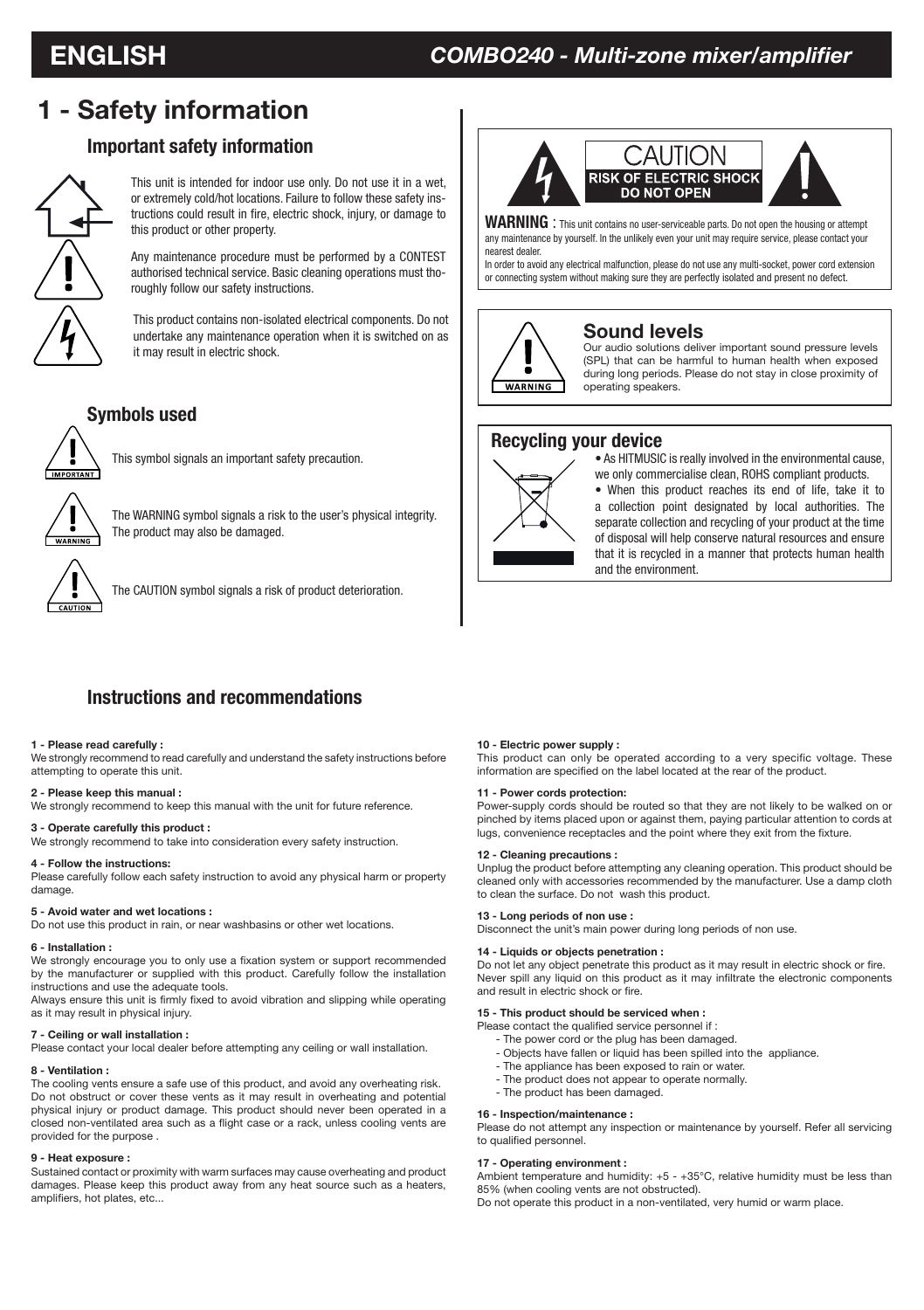# *AUDIOPHONY PUBLIC ADDRESS* **ENGLISH**

# **1 - Introduction**

Thank you for purchasing an Audiophony® product.

You are now in possession of a high-quality device which will bring you satisfaction.

The Combo was inspired by the many years of experience of the Audiophony® brand.

This user guide will allow you to understand and use all of its functions.

Please keep it within reach during the first uses in order to get familiar with the unit.

# **2 - Main characteristics**

#### **Amplifier:**

- 4 x Mic inputs via balanced XLR sockets with gain control (including 1 with phantom power supply)
- 1 x 5-pin DIN 5 mic input with gain control and phantom power supply
- 1 x Micro/Line input via Jack 6.35 (MIC) or RCA (LiNE) with gain control
- Remote paging input via 3-pin connector
- 4-tone chime and siren
- 5-zone high-impedance outputs for a total of 240 Watts
- Short-circuit, overvoltage and overheating protection system
- Mount-rackable: 19" (2 units) with removable fins.
- 7-band equalizer (+/- 12 dB)
- AMP IN input allowing you to add a mixer
- LINK system to daisy-chain extra amplifiers
- Antenna sockets

#### **MOD1 Multimedia module (optional)**

- USB player via USB key or SD/MMC cards
- AM/FM tuner with frequency memory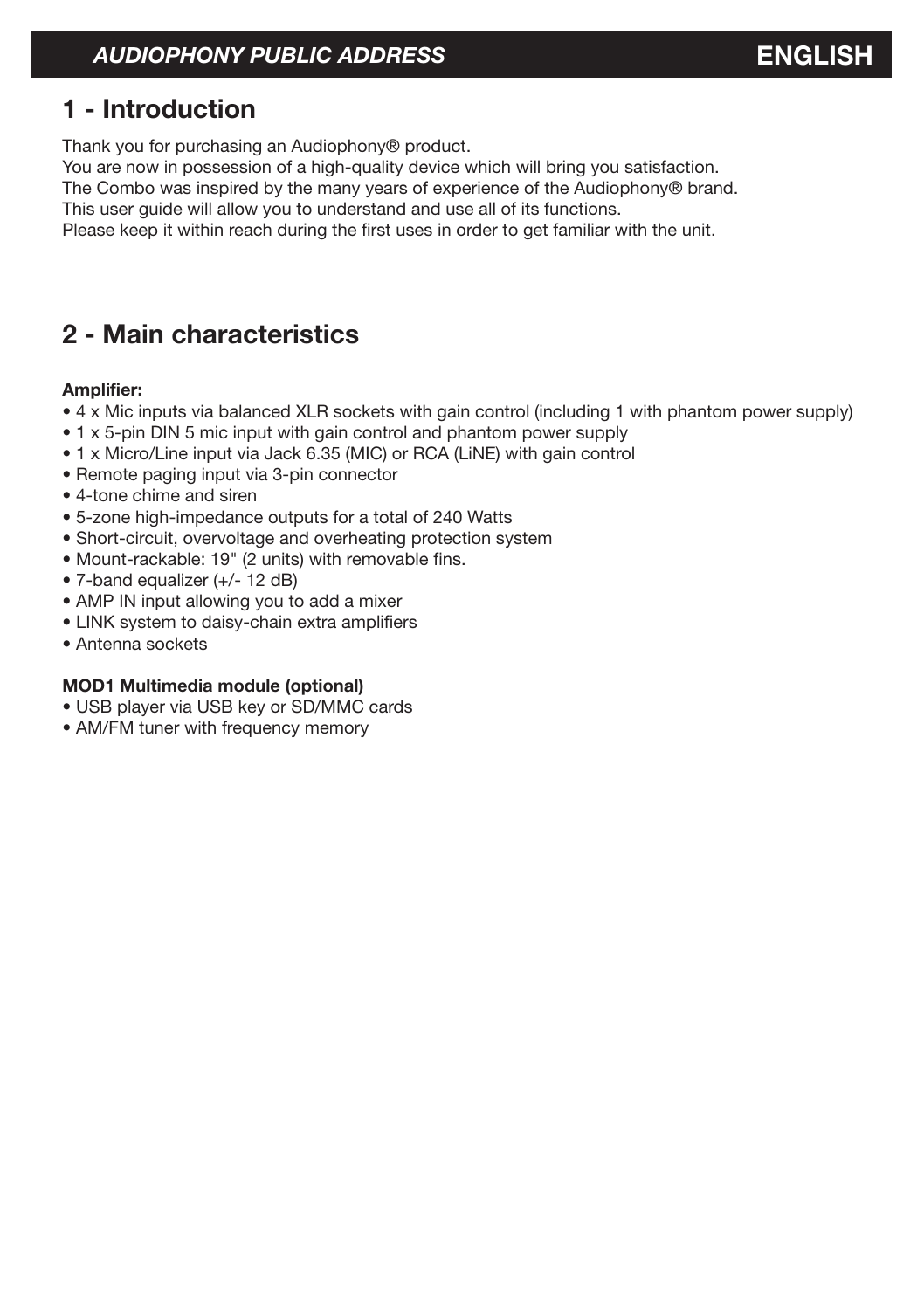# **4 - Description**

# **4.1 - Front panel**



# **[1] Module compartment**

Allows you to use an optional module. Caution: please only use the module compatible with this device.

# **[2] 7-band equalizer**

This equalizer allows you to modify the frequencies signal (+/-12 dB per frequency) before it is amplified.

# **[3] LED indicators**

These LEDs light up to indicate the volume output of the amplifier. This level is expressed as dB. The ACTIVE LED indicates the unit is ON.

The PROTECT LED indicates the unit is protection. The protection mode is a security system

preventing the unit to be operated when a problem is detected (short-circuit, overheating or excessive sound levels).

The +3 dB LED only lits when there is a high risk of overheating or a risk of damaging the speakers due to excessive sound levels.

# **[4] Channels faders**

These faders allow you to adjust the sound level for each input.

Each fader controls a channel (indicated by a number).

Please refer to the description of the rear view for more information.

# **[5] MASTER fader**

Allows you to modify the volume of the amplifier. This fader affects all the sources simultaneously.

# **[6] Output/zone selectors**

Each buttons allows you to activate/deactivate the corresponding output. To activate a zone, press the corresponding button. The ALL button allows you to activate every zones simultaneously.

# **[7] ON/OFF Power switch**

This switch allows you to turn ON/OFF the unit. This must be done when the input level is at 0 to avoid any damage to the speakers.

# **[8] Chime and siren**

The COMBO240 offers two kinds of ringtones:

- The CHIME produces 4 different tones.
- The SIREN produces a variation of tones.

The chime and siren feature the PRIORITY function (as the mic 1 and 2), regardless the volume of the other sources.

Press the corresponding button to trigger the chime or the siren.

# *Note:*

# **PRIORITY Function**

This function, available for the mic 1/2 and the chime/siren decreases the volume of other sources to optimise the priority outputs. This function can be adjusted for the microphones (please refer to next page for more details about this).

# **9] MIC input:**

This jack input allows you to connect a microphone to the front panel. This input is linked to the MIC1 input and is affected by the same settings.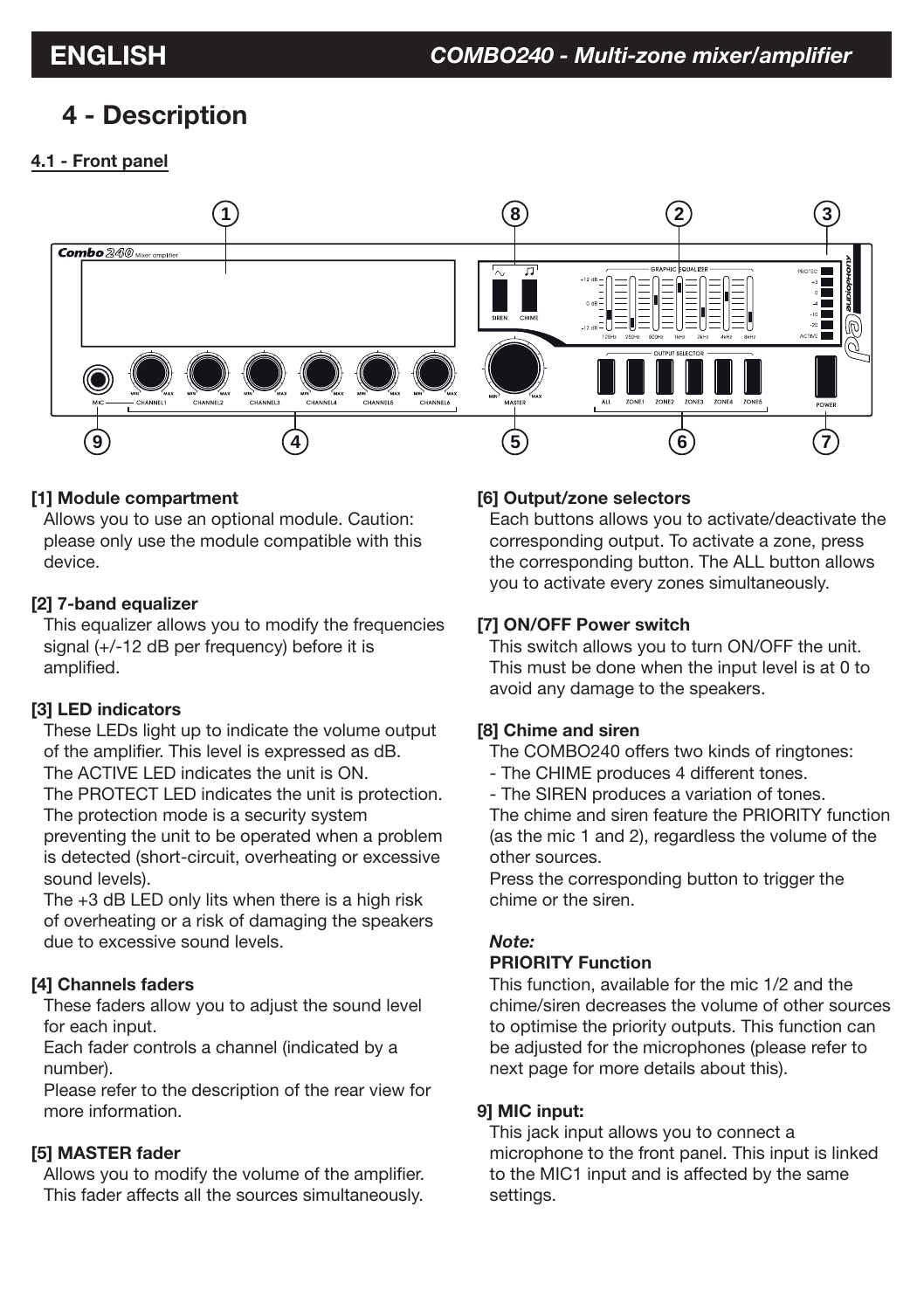# **4.2 - Rear panel**



### **[1] AC power socket**

Connect here the supplied power cord. Connect the other end to a standard electrical outlet (16 A 230 V).

**Note:** If need to change the fuse, replace it with one with the exact same characteristics.

#### **[2] AMP IN/PRE-AMP OUT sockets**

This input/output system allows you to connect a digital sound processing device such as an equalizer. Connect the input of your device to the PREM-AMP OUT socket. Connect the output to the AMP IN socket.

Please use a JACK TS (Mono Jack) cable to link the two devices together.

#### **[3] LINK IN/LINK OUT sockets**

Allows you to share the incoming signals with another power amplifier. The LINK output is located right before the main volume settings and thus takes into consideration the volume of each input.

Connect the LINK OUT socket of the first amplifier to the LINK IN of the second one to daisy-chain several amplifiers.

#### **[4] Gain control**

Use these faders to configure the input sound level of your sources. This will allow you to increase low sound levels or decrease high sound levels.

#### **[5] PRIORITY switches**

Allow you to activate/deactivate the PRIORITY function to the mic 1 & 2 inputs. When ON, using the microphone will decrase the volume of other sources, when OFF this function is deactivated.

#### **[6] Microphone input XLR connectors**

Connect here microphone with XLR plugs requiring (or not) a phantom power supply unit.

### **[7] Remote paging input**

Connect here your remote paging system. The G pin is the mass, the C pin is the cold, while the H pin is the hot point of your PRX system.

#### [**8] Ringtone volume**

This fader allows you to configure the volume of the chime/siren.

#### **[9] 5-pin DIN microphone input**

Connect here a 5-pin DIN microphone (such as the MIC-DESK) to be able to remotely control the chime.

#### **[10] Phantom power switch**

The phantom power supply delivers a 48V voltage allow you to use particular microphones. This power supply can damage microphones which do not require any external power supply unit. Please make sure to adapt your selection to the type of microphone used.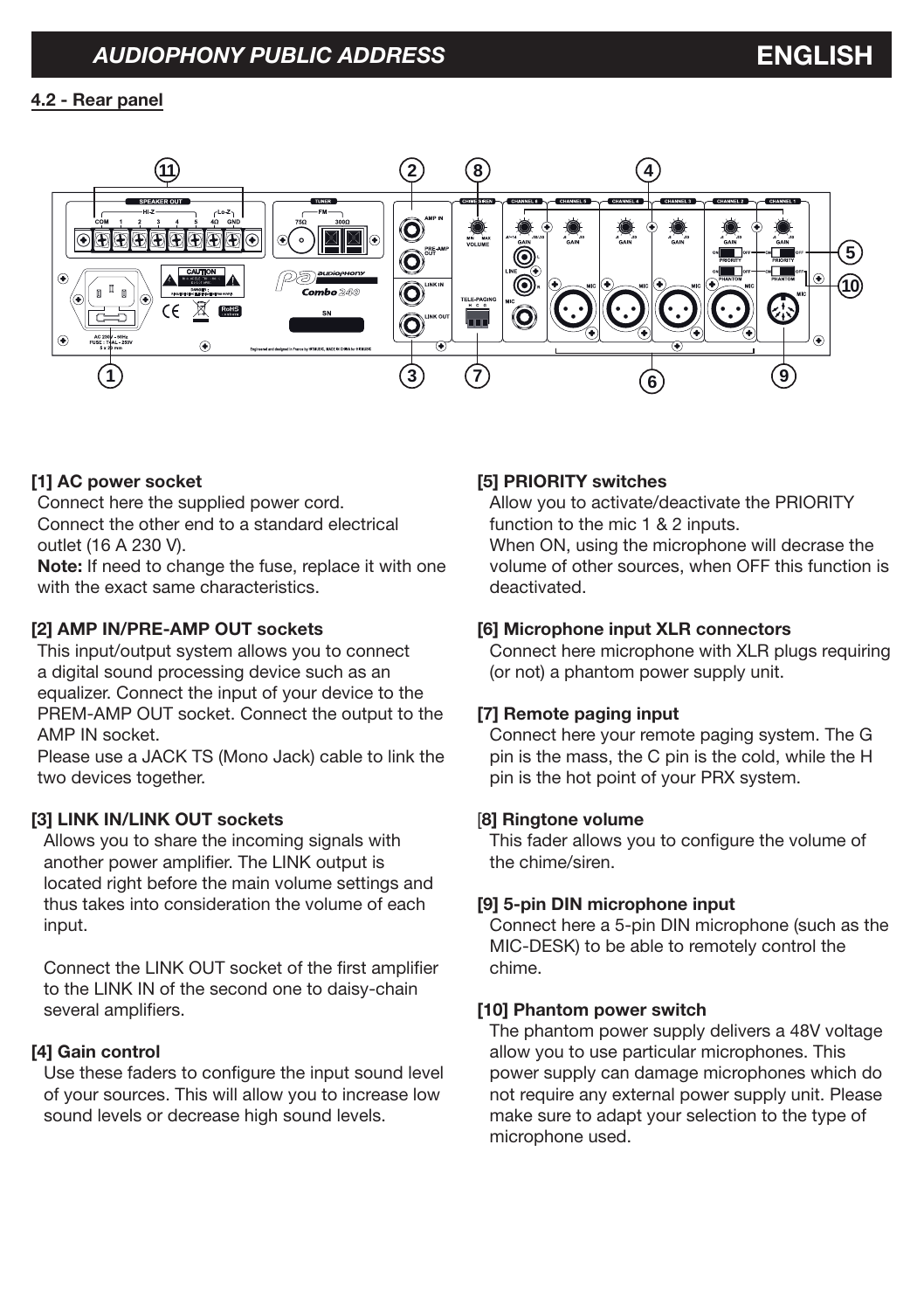# **ENGLISH** *COMBO240 - Multi-zone mixer/amplifier*

## **[11] Loudspeakers output terminal**

Connect your speakers here as follows: - When using 100V speakers, connect the com to the COM connector and the positive to the connector corresponding to the chosen zone. When using a multi-zone system, connect all the coms to the COM connector. The total power of the speakers must not exceed the maximum power of the amplifier.

- When using 16 to 4 Ohms speakers (or a set of speakers), plug the GND connector and the + to the 4 Ohms connector. In this case, the total power of the speakers must be identical to the amplifier power (+/- 10%) and the total impedance must be within 4 Ohms.



**WARNING: Dangerous output voltage (100V ) Please use electric cables compliant with the current safety regulations.**

# **5 - Cable diameter depending on the installation:**



WARNING : The SPEAKER OUTPUT delivers a dangerous voltage of 100 V Please turn your system off when changing cables.



You will find below an indicative table of the cable diameter to use depending on the power and distance:

| Amplifier power: 100V 0.75mm <sup>2</sup> 1.0mm <sup>2</sup> 1.5mm <sup>2</sup> 2.5mm <sup>2</sup> 4.0mm <sup>2</sup><br>30W | 800m             |      | 1000m 1600m 2600m |             | 4200m |
|------------------------------------------------------------------------------------------------------------------------------|------------------|------|-------------------|-------------|-------|
| 60W                                                                                                                          | 400m             | 500m | 800m              | 1300m 2100m |       |
| 120W                                                                                                                         | 200 <sub>m</sub> | 250m | 400m              | 600m        | 1000m |
| 240W                                                                                                                         | 100m             | 130m | 200m              | 300m        | 500m  |

The speakers should always be wired in parallel and the sum of the speakers power must never exceed the nominal power, failing which severe damages to the amplifiers may occur.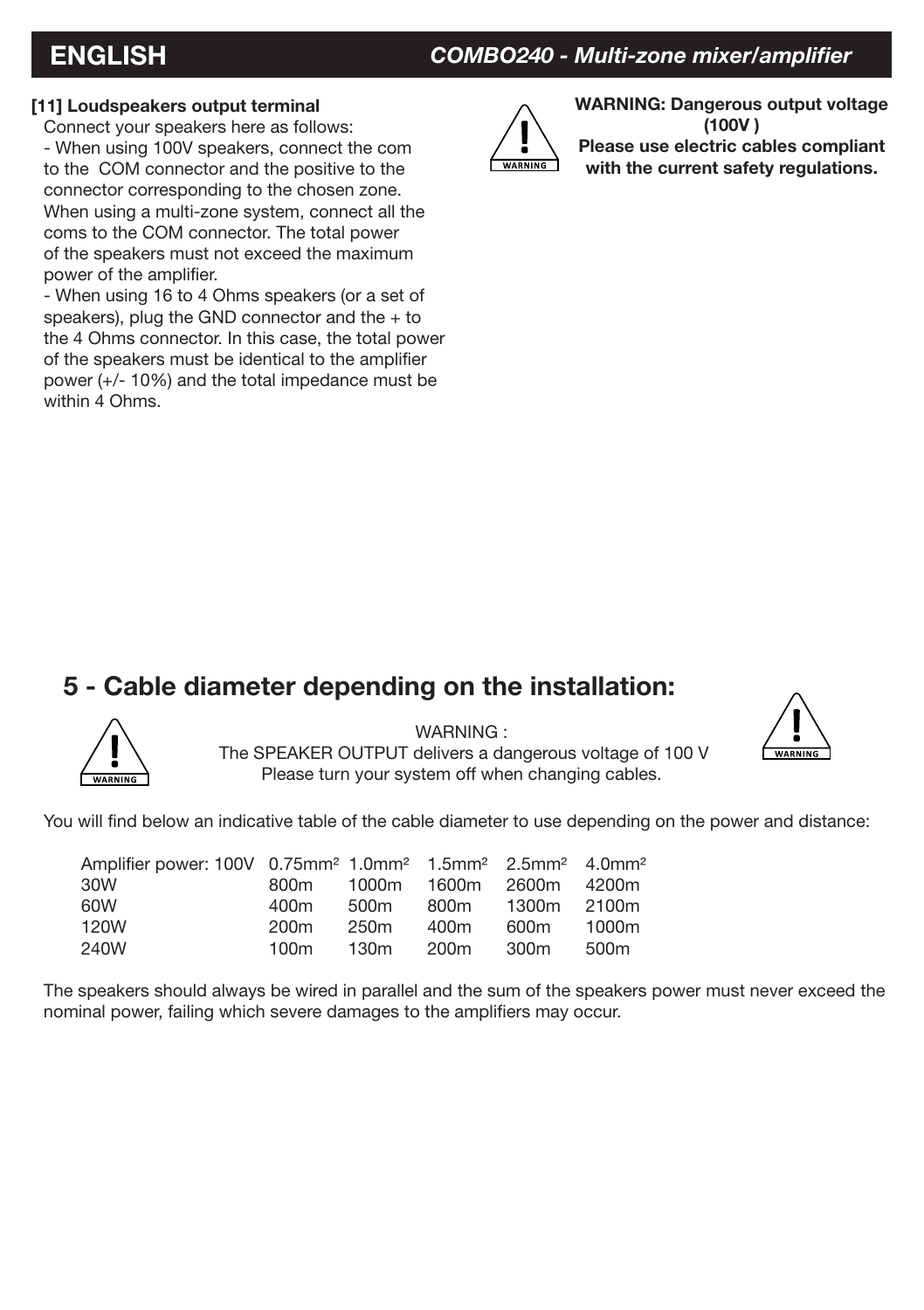# **6 - Wiring a 100V line:**

# **Wiring the speakers:**

The COM terminal regroups the connectors of each zone. The speakers can be wired in parallel. The sum of the speakers must not exceed the power of the amplifier.

The drawing below is an exemple of wiring across 3 zones.

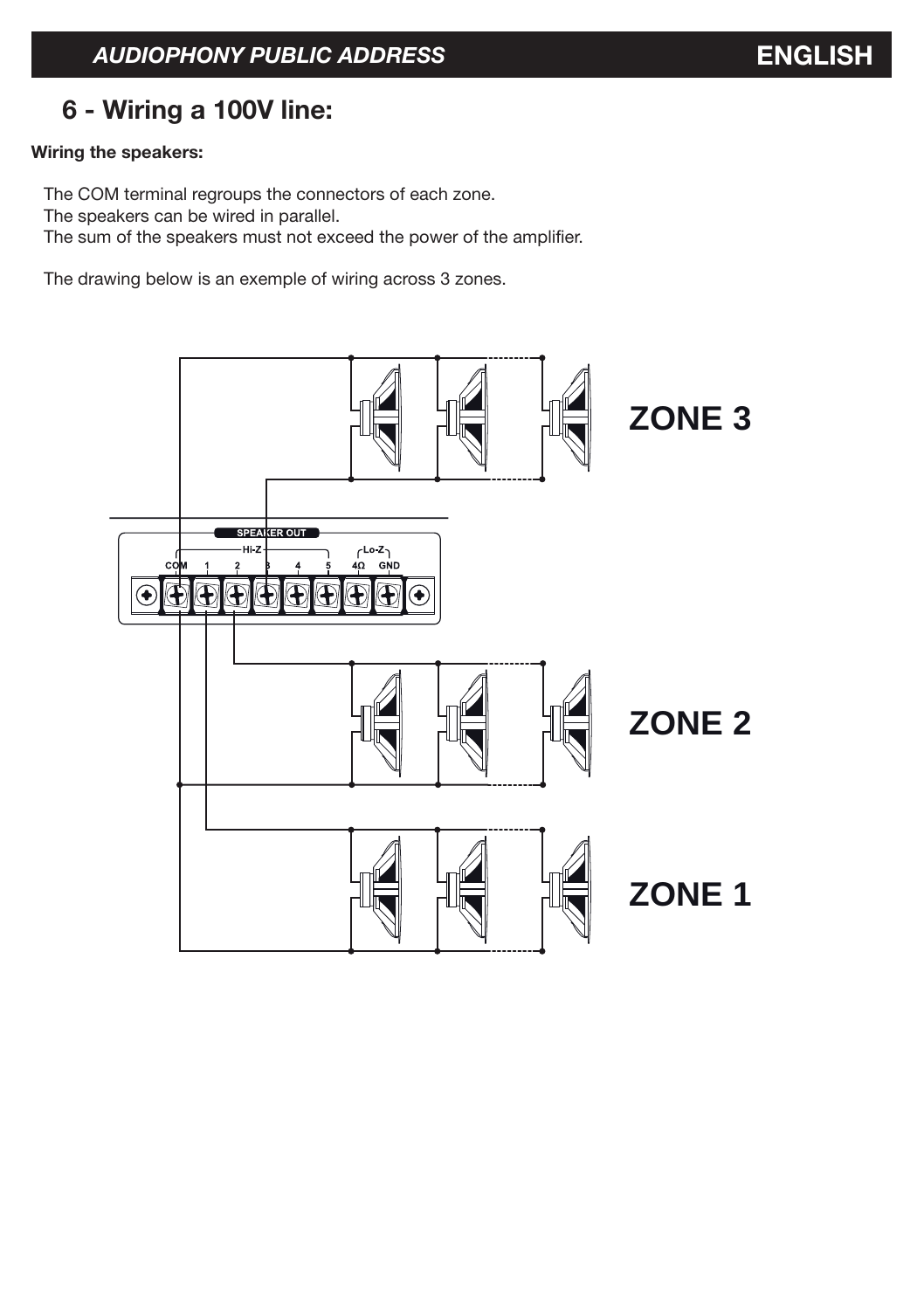# **7 - Preparation and installation**

# **7.1 - Installation within 19" racks**

First of all, get the two mounting brackets and the 6 supplied screws ready. You should also get a Phillips screwdriver to perform this procedure.

• Place one of the fin to the right front edge of the chassis. The part with two holes must be oriented toward the front of the unit.

- Insert a screw in each hole of the bracket and tighten it as much as possible.
- Repeat the same process for the second bracket.
- Use the screwdriver to remove the 4 rubber feet of the unit.

When mouting your device into a rack, please make sure not to block the cooling vents. Please check regularly the tightening of the screws to ensure a safe positioning of your device.

#### **7.2 - Installing an optional module (MOD1)**

Follow the steps described below to add an optional module to your COMBO240:

- Remove the 5 screws tightening the top cover (four on the sides and one at the rear).
- Remove the front panel by removing the 4 screws.
- Insert the module in the free space, please make sure not to pinch any cable.
- Connect the black cable (2 threads) to the AM terminal located at the rear of the unit (inside)
- Connect the black cable (1 thread) to the FM terminal located at the rear of the unit (inside)
- Connect the Power+Audio cable (6 threads) supplied with the module to the support of the module provided for the purpose.
- Fix the module to the side metal plate with the supplied screw.
- Fix the module to the façade with the 4 screws provided for the purpose.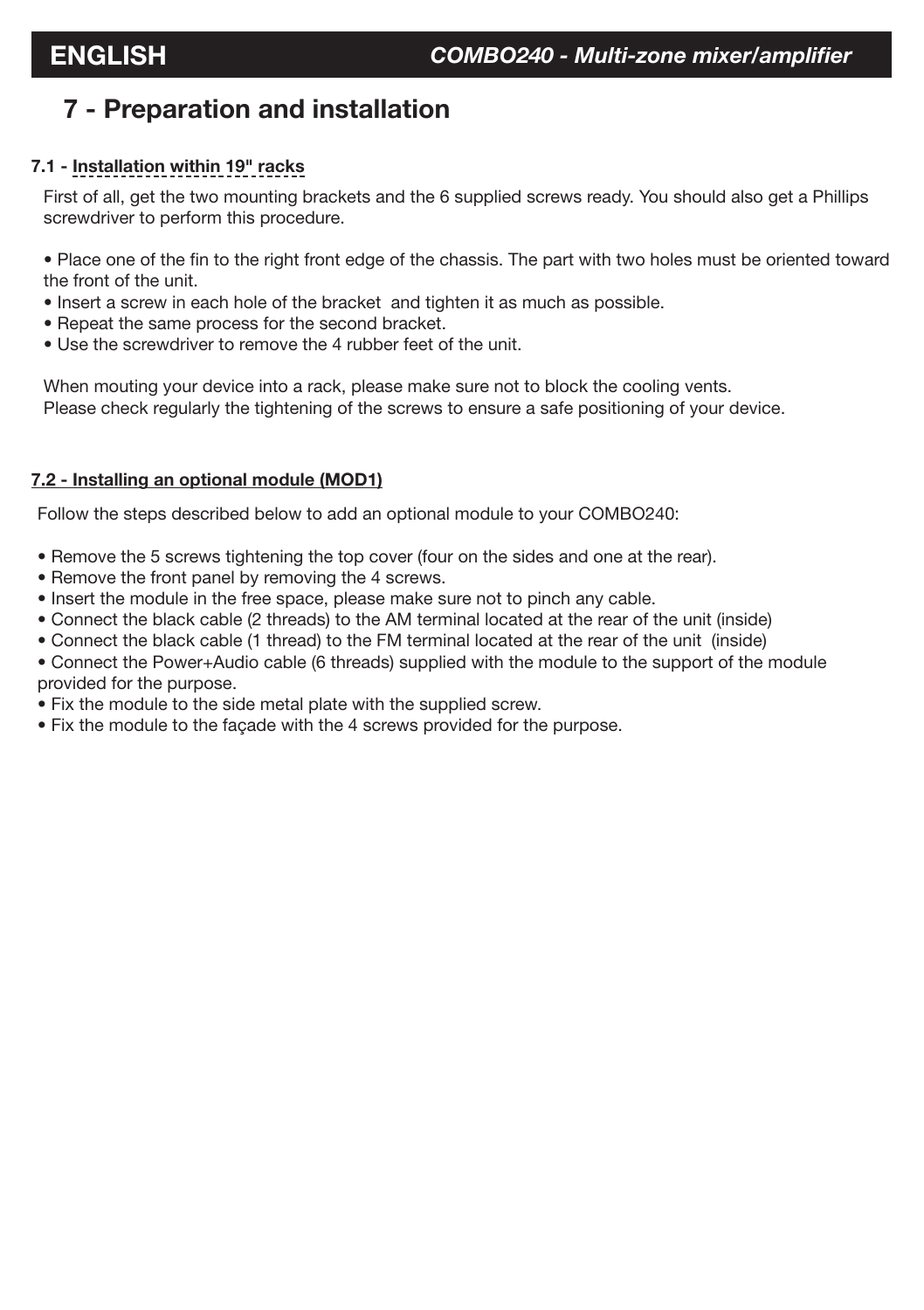# **8 - Using the MOD1 optional module**

#### **8.1 Specifications**

The MOD1 is a multi support player able to read Mp3/WMA files via USB key or SD/MMC cards. It also features an AM-FM tuner.

#### *Note:*

We strongly recommend to only use modules recommended by Audiophony with your COMBO240. Similarly, we strongly recommend to use the Audiophony modules only with recommended amplifiers.

- MPEG 1/2/2.5 Layer 2/3, WMA9 L1/L2 decoder on USB and SD/MMC support.
- 64K NOR flash memory for the storage program.
- 32 stps for the electronic volume.
- EQ Program (Classical/Pop/Jazz/ Rock) with LOUD function.
- Detects more than 2000 files and 200 folders.
- ID3 available up to 32 characters (Folder name/ Track/ Artist/ Album).

# **8.2 Front panel**



#### **[1] Power button**

Turns the player ON/OFF.

#### **[2] USB port**

Connect your USB Mass Storage device here (key or HDD).

#### **[3] SD/MMC port**

Connect your SD or MMC device here.

#### **[4] LCD display**

Indicates detailed information about the player status.

#### **[5] Control panel**

Control your module with the control panel buttons.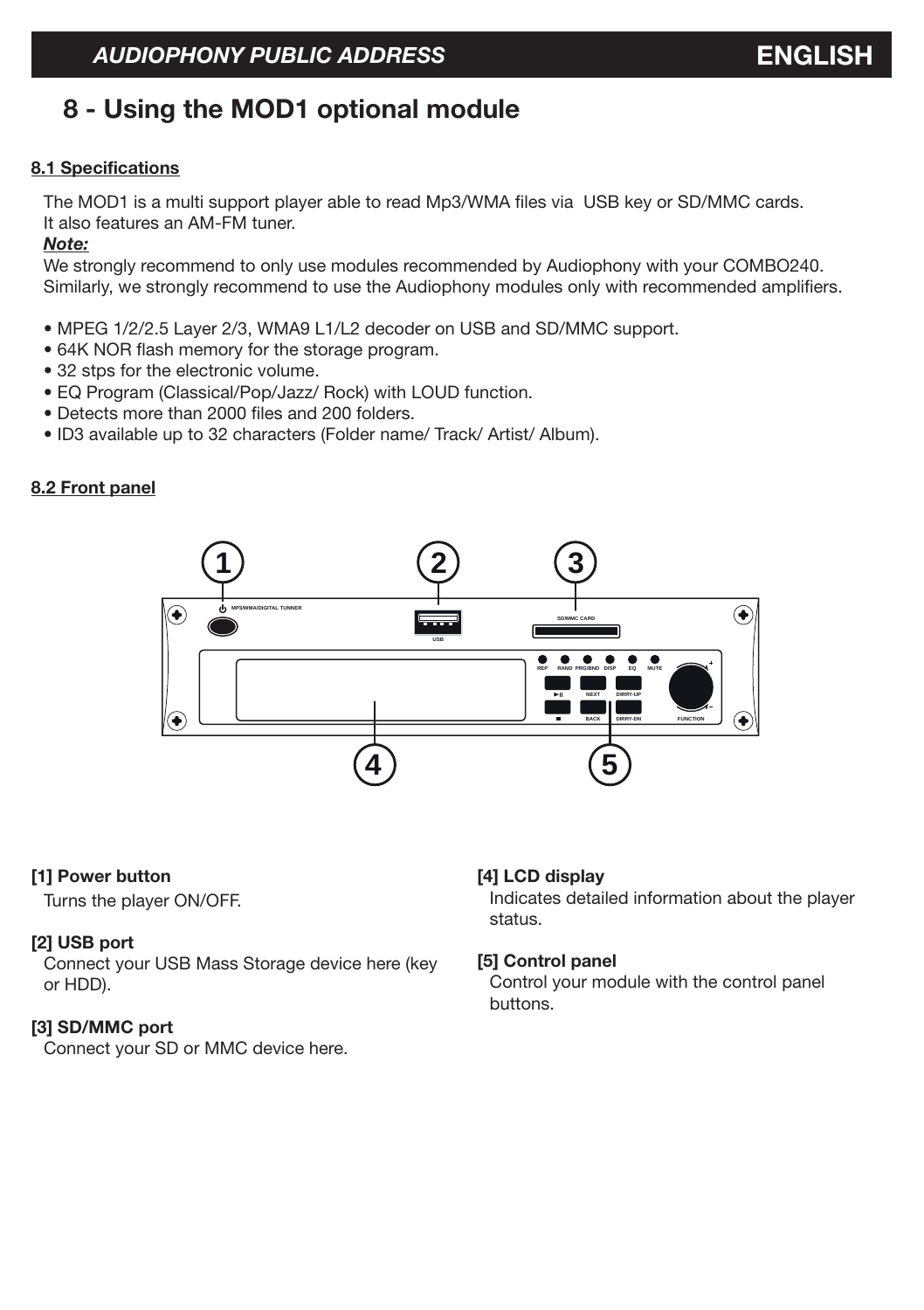# **8.3 Description of the control panel**



# **[6] REP (repeat) button**

*In USB or SD/MMC mode:*

Switches to another "repeat" mode:

- Repeat ONE plays the current track in a loop.

- Repeat all repeats all the tracks on the storage device.

- Repeat Folder allows you to repeat the current album/folder.

- Repeat OFF deactivates the repeat mode.

The modes are displayed in the following order: **REPEAT ONE >> REPEAT FOLDER >> REPEAT ALL >> REPEAT OFF**

*Tuner mode:* No function

# **[7] RAND (Random) button**

*In USB or SD/MMC mode:* Activates or deactivates the shuffle mode.

*Tuner mode:* No function

# **[8] PRG/BND button**

*In USB or SD/MMC mode:* Allows you to create programs (playlists). To create a program, stop the track being played and press the **PGR/BND** button.

- The screen indicates **P01**.

- Select a folder and file.

- Press **PGR/BND** to confirm your choice. The screen indicates **P02**.

- Select a folder and file.

- Press **PGR/BND** to confirm your choice. The screen indicates **P03**.

Repeat the same steps until the playlist includes all the tracks you want.

Press the **PLAY/PAUSE** button to launch the playlist.

To cancel a program, press **STOP**, then press **STOP** a second time. The program has been erased.

# *Tuner mode:*

This button allows to modify the number assigned to a frequency.

Press the **PGR/BND** button (the number will flash on the screen) then turn the **FUNCTION** fader until you find the desired number. Press to confirm your choice.

# **[9] DISP button**

*In USB or SD/MMC mode:*

This button allows you to display some data when playing a track.

The MOD1 can display the title, album and artist if these information have been indicated.

*Tuner mode:*

No function

# **[10] EQ button**

Allows you to modify the equalizer. Press this button to switch from one mode to another. The following modes are available: normal, classical, pop, jazz and rock. Choosing one of these modes will change the tone of your tracks.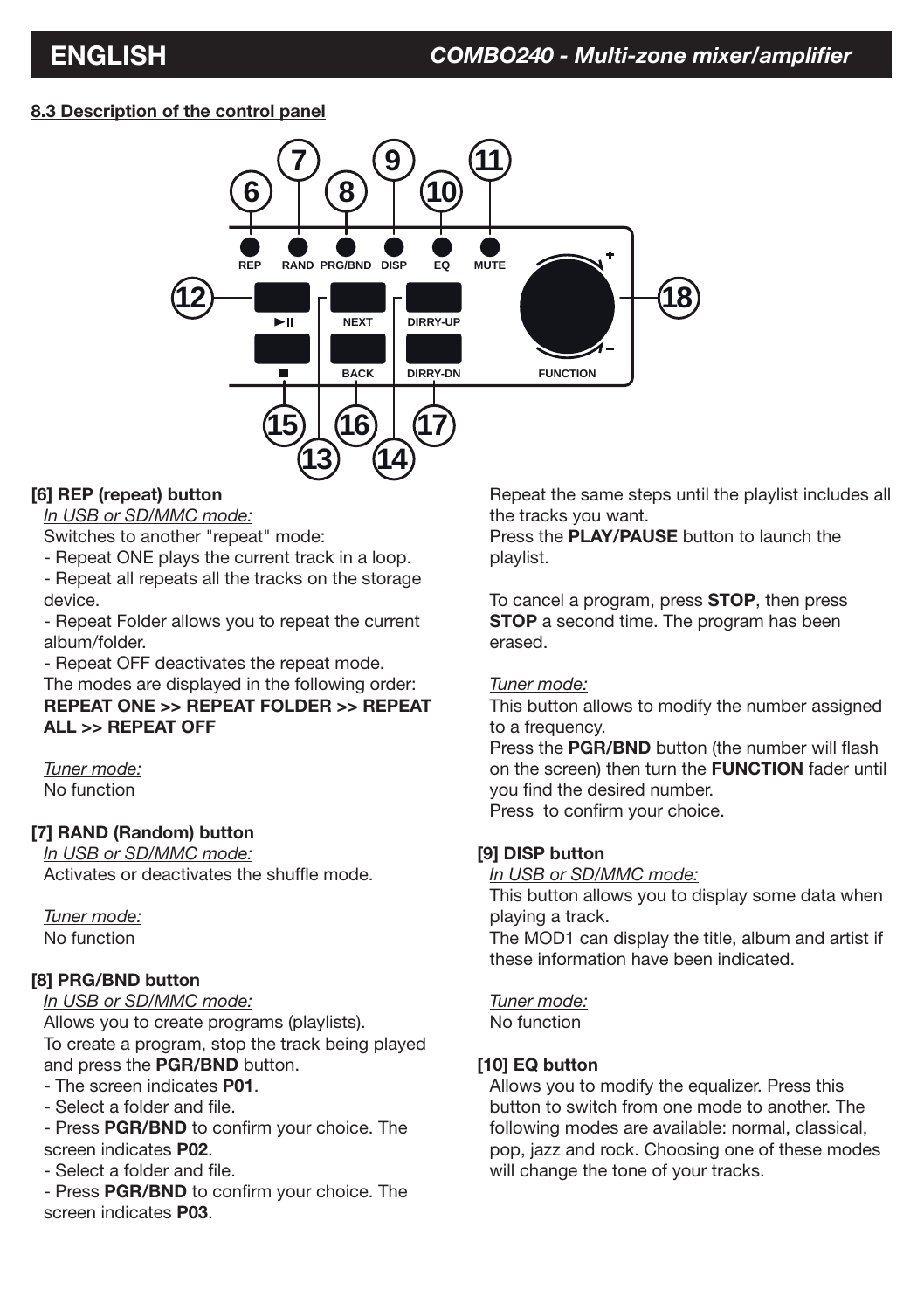# **[11] MUTE button**

Mutes the MOD1.

Once this function has been activated, the display will indicate **MUTE ON**. Press again to deactivate this mode.

# **[12] Play/Pause button**

*In USB or SD/MMC mode:* Plays/pauses the current track.

*Tuner mode:* Switches from MONO to STEREO mode.

# **[13] NEXT button**

*In USB or SD/MMC mode:* Skips to the next file.

# *Tuner mode:*

Press this button to modify the tuner frequency (0.1 MhZ for each pressure). By holding down this button, the tuner will search automatically for the closest frequency used (above the current frequency).

# **[14] DIRRY-UP button**

*In USB or SD/MMC mode:* Skips to the next folder.

# *Tuner mode:*

Press this button to skip to the next frequency memory. Hold down this button to browse through the memories.

# **[15] STOP button**

*In USB or SD/MMC mode:* Stops the track currently playing. By pressing STOP a second time you will erase your playlists and reading mode (Repeat, random).

*Tuner mode:* Switches from AM to FM.

# **[16] BACK button**

*In USB or SD/MMC mode:* Use this button to move to the previous file.

# *Tuner mode:*

Press this button to modify the tuner frequency (0.1 MhZ for each pressure). By holding down this button, the tuner will search automatically for the closest frequency used (below the current frequency).

# **[17] DIRRY-DN button**

*In USB or SD/MMC mode:* Skips to the previous folder.

# *Tuner mode:*

Press this button to skip to the next frequency memory.

Hold down this button to browse through the memories.

# **[18] Function control knob**

Allows two kinds of actions:

- By turning it you will modify the main volume.
- By pressing it you will change your source
- (TUNER -> USB -> SD/MMC Card)

# **8.4 MOD1 module specifications**

- Signal-to-noise ratio: < 70 dB
- Frequency reponse: 20Hz 20kHz
- $\bullet$  THD:  $< 0.1\%$
- Max. power consumption: 500 mA

• Operating temperature: 0°- 40°C ( humidity: 95% max.)